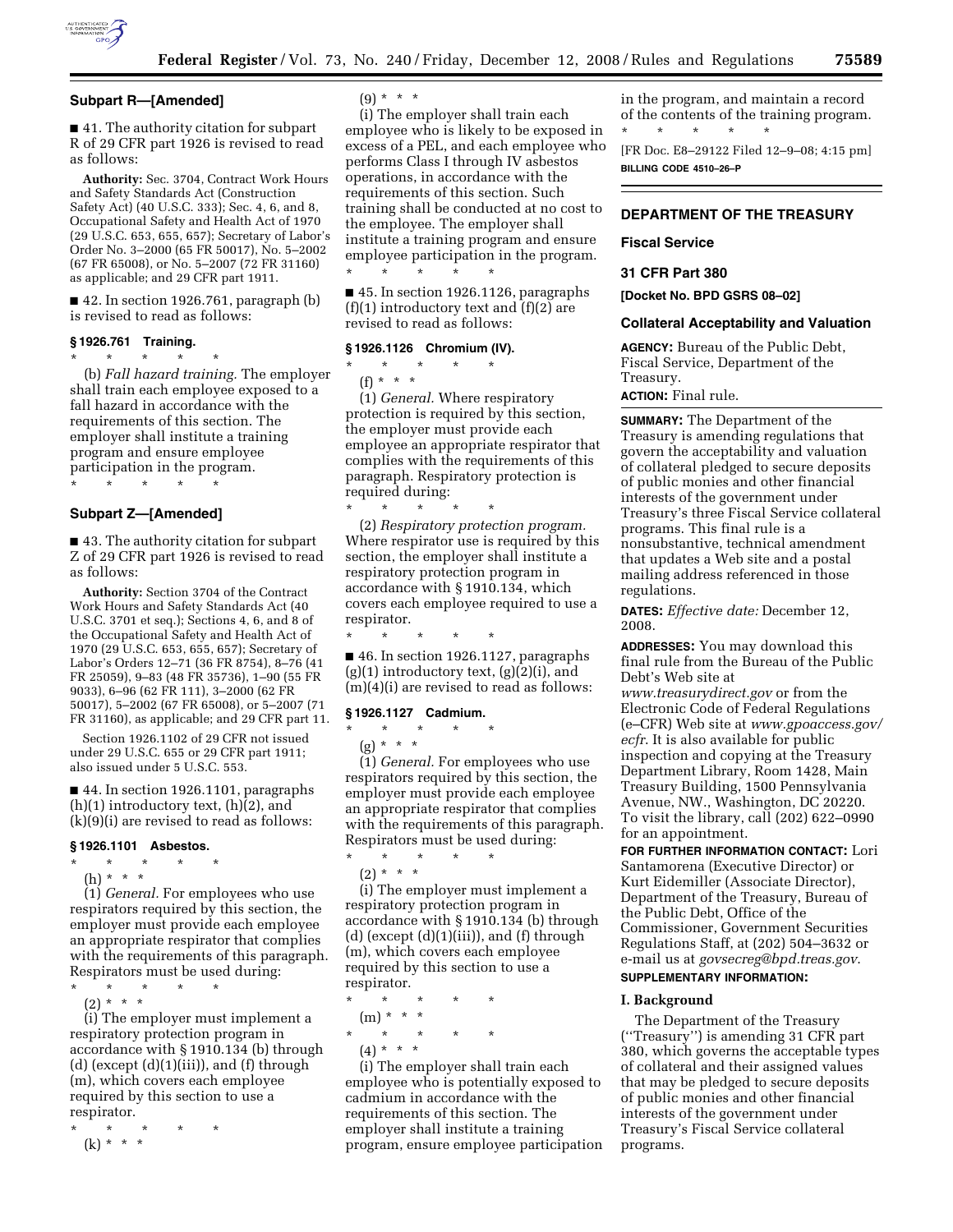Treasury's Fiscal Service administers several financial programs that involve the pledging of specific collateral. These programs are described in, and governed by, the regulations at 31 CFR part 202 (Depositaries and Financial Agents of the Government), 31 CFR part 203 (Payment of Federal Taxes and the Treasury Tax and Loan Program), and 31 CFR part 225 (Acceptance of Bonds Secured by Government Obligations in Lieu of Bonds with Sureties). The Financial Management Service (''FMS''), a bureau within Treasury's Fiscal Service, administers these programs, which are handled operationally by the Federal Reserve System, acting as fiscal agent for Treasury. The Bureau of the Public Debt (''Public Debt''), another bureau within Treasury's Fiscal Service, administers 31 CFR part 380, which governs the acceptability and valuation of the collateral in these programs. The Government Securities Regulations Staff at Public Debt is responsible for guidance and interpretations of those regulations.

All information about the acceptability and valuation of collateral for these programs can be found on Public Debt's Web site. The Web site has changed and it can now be accessed at *http://www.treasurydirect.gov* instead of its previous address, *http:// www.publicdebt.treas.gov*. Also, this amendment updates Public Debt's postal mailing address.

#### **II. Procedural Requirements**

# *Executive Order 12866*

This final rule is not subject to Executive Order 12866 because it relates only to Treasury's organization, specifically, the mailing address and Web site URL for one of its bureaus.

# *Administrative Procedure Act, 5 U.S.C. 551 et seq.*

The procedures for public notice and comment under 5 U.S.C. 553(b), and the delayed effective date requirement of 5 U.S.C. 553(d), do not apply when an agency for good cause finds that the procedures are unnecessary. This rule does not promulgate any substantive changes to the regulations being amended. Rather, this rule merely makes minor, technical changes, specifically, updating the mailing address and Web site address listed in the regulations, that do not involve the exercise of agency discretion and which are unlikely to generate public comment. Accordingly, Treasury finds that good cause exists to dispense with notice and comment procedures for this rule, and to have the rule take

immediate effect, under 5 U.S.C. 553(b)(B) and 553(d)(3).

*Regulatory Flexibility Act, 5 U.S.C. 601 et seq.* 

Because a notice of proposed rulemaking is not required under 5 U.S.C. 553 for this rule, the Regulatory Flexibility Act does not apply to this rule.

### **List of Subjects in 31 CFR Part 380**

Collateral, Depositaries, Government obligations, Government securities, Securities, Surety bonds.

■ For the reasons set forth in the preamble, we amend Subchapter B of Chapter II of Title 31 of the Code of Federal Regulations by revising part 380 to read as follows:

# **PART 380—COLLATERAL ACCEPTABILITY AND VALUATION**

# **Subpart A—General Information**

Sec.

380.0 What do these regulations govern?

380.1 What special definitions apply to this part?

# **Subpart B—Acceptable Collateral and Its Valuation**

- 380.2 What collateral may I pledge if I am a depositary or a financial agent of the Government under 31 CFR part 202, and what value will you assign to it?
- 380.3 What collateral may I pledge if I am a Treasury Tax and Loan depositary under 31 CFR part 203, and what value will you assign to it?
- 380.4 What collateral may I pledge instead of a surety bond under 31 CFR part 225, and what value will you assign to it?

# **Subpart C—Miscellaneous Provisions**

380.5 Where can I find current information, and who can I contact for additional guidance and interpretation?

**Authority:** 12 U.S.C. 90, 265–266, 332, 391, 1452(d), 1464(k), 1767, 1789a, 2013, 2122, 3101–3102; 26 U.S.C. 6302; 31 U.S.C. 321, 323, 3301–3304, 3336, 9301, 9303.

#### **Subpart A—General Information**

#### **§ 380.0 What do these regulations govern?**

The regulations in this part govern the types of acceptable collateral that you may pledge to secure deposits of public monies and other financial interests of the Federal Government, as well as the valuation of that collateral. Specifically, the regulations in this part apply to the programs governed by the Department of the Treasury's regulations at 31 CFR part 202 (Depositaries and Financial Agents of the Government), 31 CFR part 203 (Payment of Federal Taxes and the Treasury Tax and Loan Program), and 31 CFR part 225 (Acceptance of Bonds Secured by Government Obligations in

Lieu of Bonds with Sureties). The regulations in this part apply only to the acceptability and valuation of collateral that may be pledged under these programs. 31 CFR parts 202, 203, and 225 continue to govern the respective programs themselves.

# **§ 380.1 What special definitions apply to this part?**

Special definitions that may apply to this part are contained in 31 CFR parts 202, 203 and 225.

## **Subpart B—Acceptable Collateral and Its Valuation**

## **§ 380.2 What collateral may I pledge if I am a depositary or a financial agent of the Government under 31 CFR part 202, and what value will you assign to it?**

Unless we specify otherwise, we will list the types and valuation of acceptable collateral in Treasury procedural instructions. We will also post updated information and guidance on Treasury's Bureau of the Public Debt Web site at *http://* 

*www.treasurydirect.gov*.

# **§ 380.3 What collateral may I pledge if I am a Treasury Tax and Loan depositary under 31 CFR part 203, and what value will you assign to it?**

Unless we specify otherwise, we will list the types and valuation of acceptable collateral in Treasury procedural instructions. We will also post updated information and guidance on Treasury's Bureau of the Public Debt Web site at *http:// www.treasurydirect.gov*.

# **§ 380.4 What collateral may I pledge instead of a surety bond under 31 CFR part 225, and what value will you assign to it?**

Unless we specify otherwise, we will list the types and valuation of acceptable collateral in Treasury procedural instructions. We will also post updated information and guidance on Treasury's Bureau of the Public Debt Web site at *http:// www.treasurydirect.gov*.

## **Subpart C—Miscellaneous Provisions**

### **§ 380.5 Where can I find current information, and who can I contact for additional guidance and interpretation?**

You can find a current list of acceptable classes of securities, instruments and respective valuations on Treasury's Bureau of the Public Debt Web site at *http://* 

*www.treasurydirect.gov*. You may also contact the Office of the Commissioner. We can be reached by postal mail at: Department of the Treasury, Bureau of the Public Debt, Office of the Commissioner, Government Securities